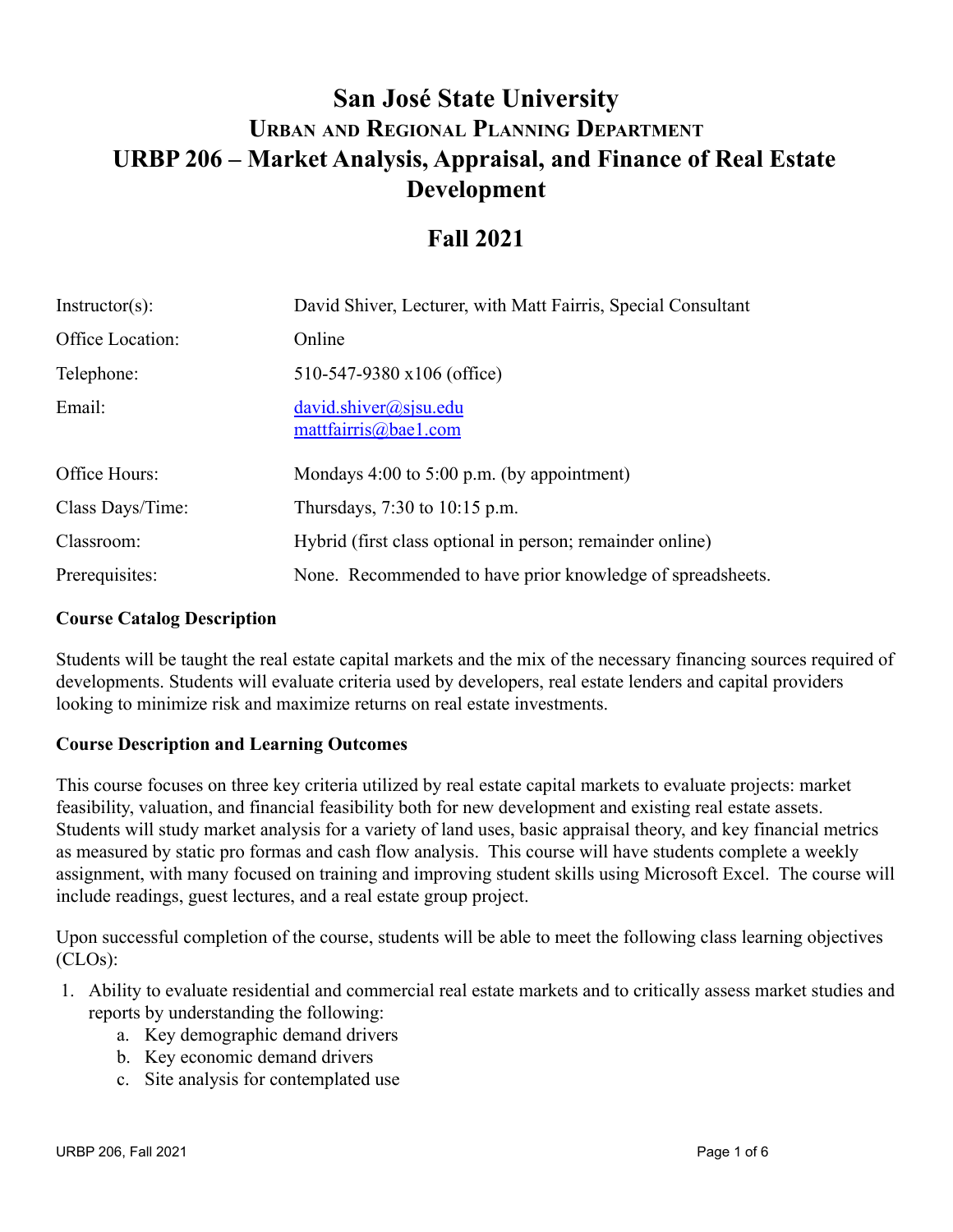- 2. Ability to interpret real estate appraisal reports which use the following three approaches to valuation:
	- a. Market or sales comparables approach
	- b. Cost or replacement approach
	- c. Income capitalization approach
- 3. Ability to address the major components of the real estate development process, including:
	- a. Site due diligence
	- b. Understand the permitted use and entitlement process
	- c. Yield analysis; conceptual site plan
	- d. Identify a competitive set of market comparables
	- e. Formulate a budget for pre-development and construction
	- f. Determining project community benefits and contribution to social equity
	- g. Determining price and terms for site acquisition
	- h. Forming a development team and roles of each team member
	- i. Understanding the risks and challenges of real estate development
- 4. Ability to prepare a static and multi-year cash flow financial analysis
	- a. Understanding of key financial performance metrics used in capital markets, including yield/cash on cash return, discount rates, IRRs, equity multiplier, debt coverage ratio, and loan-to-value ratios.
	- b. How to link the development program, development budgets, operating budget to the cash flow analysis.
- 5. Understanding the basic capital financing structures, including terms for debt and equity participation, addressing the following:
	- a. Current capital market conditions and underwriting criteria for debt and equity
	- b. Basics of evaluating and presenting project viability to attract capital to a project
	- c. Key principles for joint venture agreements and structuring distributions to equity partners (including waterfall distributions)

## **Course Format**

This course will be presented in a hybrid format. All materials will be available to you through Canvas and lectures will be primarily Zoom with the first class optional in person. A computer which has a web camera and microphone, and which can run software such as MS-Office, Zoom, Adobe Reader, etc. is required. SJSU has a free equipment loan program available for students. Additionally, an internet connection capable of handling live video conferencing such as Zoom will be required to effectively participate in the course. Use of Web Camera in Class: Zoom video must be on except for scheduled breaks.

Your attendance is important to facilitate our understanding of the course material and required projects. Discussion of current trends will also benefit from attendance in person for the entire class. There will be at least one outside guest speaker on a topic connected to the curriculum.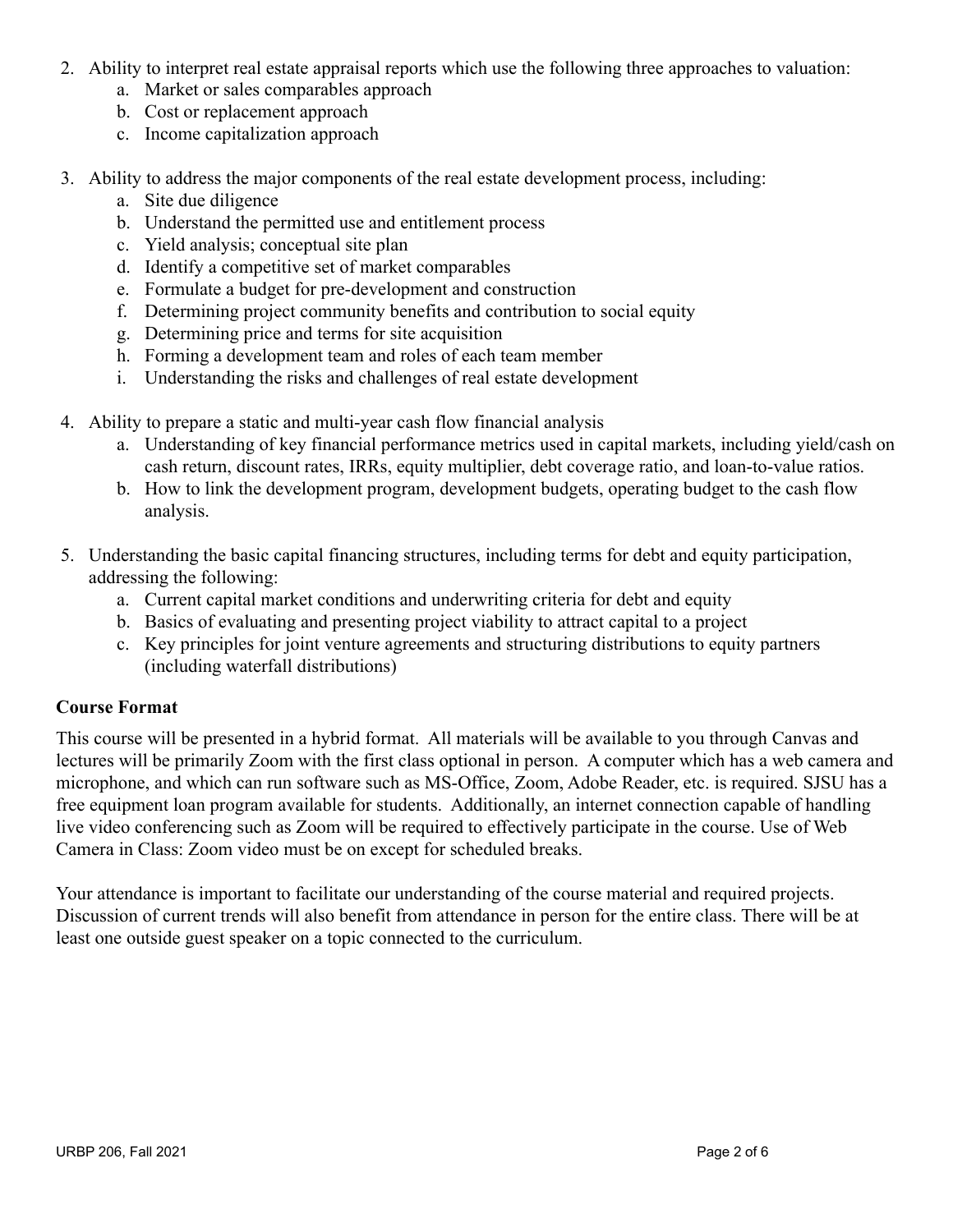## **Textbook and Readings**

*Real Estate Finance and Investments,* William B. Brueggeman and Jeffrey D. Fisher. 16th Edition. 2015. McGraw-Hill ISBN10: 1259919684 or ISBN13: 9781259919688. Referred to as "**REFI"** in course schedule.

#### **Other Readings**

Several assignments require internet research using search engines and websites such as Google, government data websites, and industry trade associations. Supplementary readings and other class materials will be provided in advance of each class.

#### **Course Requirements and Assignments**

Your grade for the course will be based on the following assignments and graded activities:

| <b>Activities/Course Elements</b> | <b>Percent of Course Grade</b> | <b>CLOs Covered</b> |
|-----------------------------------|--------------------------------|---------------------|
| Class Participation - Individual  | 15%                            | 1,2,3,4,8,5         |
| Assignments - Individual          | 40%                            | 1,2,3,4,8,5         |
| Final - Group Project             | 45%                            | 3, 4, 8, 5          |

#### **Class Participation**

Students are expected to contribute to class conversation in an intelligent manner and to ask questions regarding the material. Good questions can enhance the learning experience of the entire class.

#### **Assignments**

The instructor will distribute eight assignments over the semester per the schedule which will be completed by each student and submitted for grading.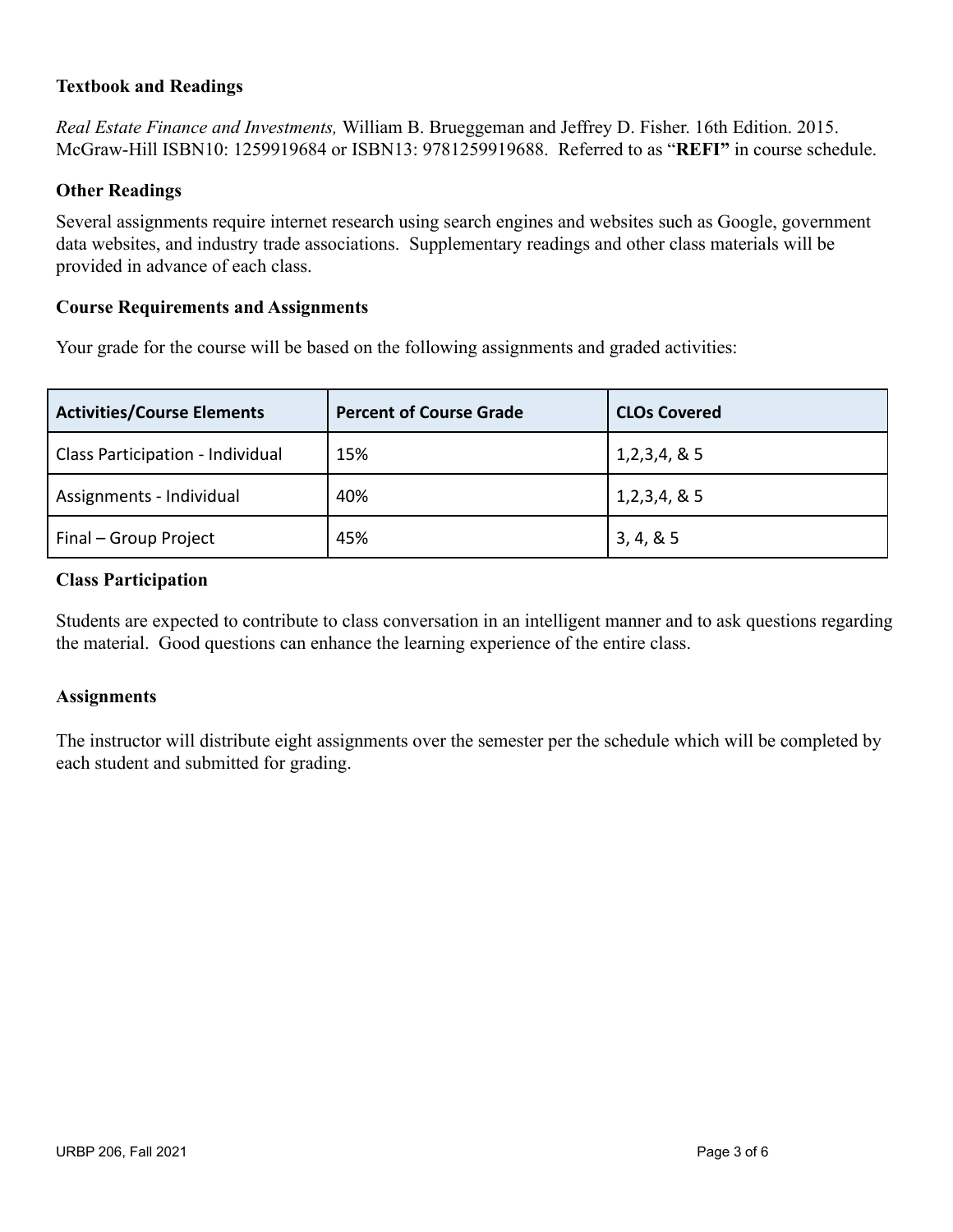## **Group Project**

One of the main deliverables of the class will be a Group Project with three to four students per group as assigned by the instructor. The Group Project will be an opportunity to apply all the concepts learned in the class to the development of a real site or existing structure that is currently available for sale on the market in the Bay Area. Students will need to meet with city officials and real estate brokers and make a proposal for the development based on the current or anticipated zoning. Students will need to prepare preliminary design sketches, a market analysis, and a financial pro-forma of the project detailing all development costs, future revenue and expected profit. Each group will submit an Excel spreadsheet with the project pro-forma; a 10- to 15-page investment memorandum detailing their investment proposal (including the constraints and risks of the investment) and a 20 to 25 minute presentation to the entire class. The Instructors will also meet with each group during the Semester. The deadlines and deliverables for the Group Project are shown at the class schedule below.

## **Grading Information**

The course letter grade will be determined by the total accumulated points a student is awarded from the elements shown in the table above. Final letter grades will result from the percent of total points received by each student based on the following grading scheme: A+ (96 and above); A (93 to 95); A- (90 to 92); B+ (87 to 89); B (84 to 86); B- (81 to 83); C+ (78 to 80); C (75 to 77); C- (72 to 74); D+ (69 to 71); D (66 to 68); D- (63 to 65); F (below 63).

### **Other Grading and Assignment Issues**

Late assignments will only be accepted with prior consent of the instructor and will be down-graded 10%.

## **Classroom Protocol**

It is expected that students will arrive to class on time and to mute their computer if there is background noise that disturbs the class. Zoom video must be on except for scheduled breaks. Virtual backgrounds must be appropriate and in good taste.

## **University Policies**

Per [University Policy S16-9](http://www.sjsu.edu/senate/docs/S16-9.pdf) *(<http://www.sjsu.edu/senate/docs/S16-9.pdf>)*, relevant university policy concerning all courses, such as student responsibilities, academic integrity, accommodations, dropping and adding, consent for recording of class, etc. and available student services (e.g. learning assistance, counseling, and other resources) are listed on [Syllabus Information web](https://www.sjsu.edu/curriculum/courses/syllabus-info.php) page

([https://www.sjsu.edu/curriculum/courses/syllabus-info.php\)](https://www.sjsu.edu/curriculum/courses/syllabus-info.php). Make sure to visit this page to review and be aware of these university policies and resources.

## **Additional Information (Delete if not applicable)**

All writing is expected to follow The Chicago Manual of Style: The Essential Guide for Writers, Editors, and Publishers.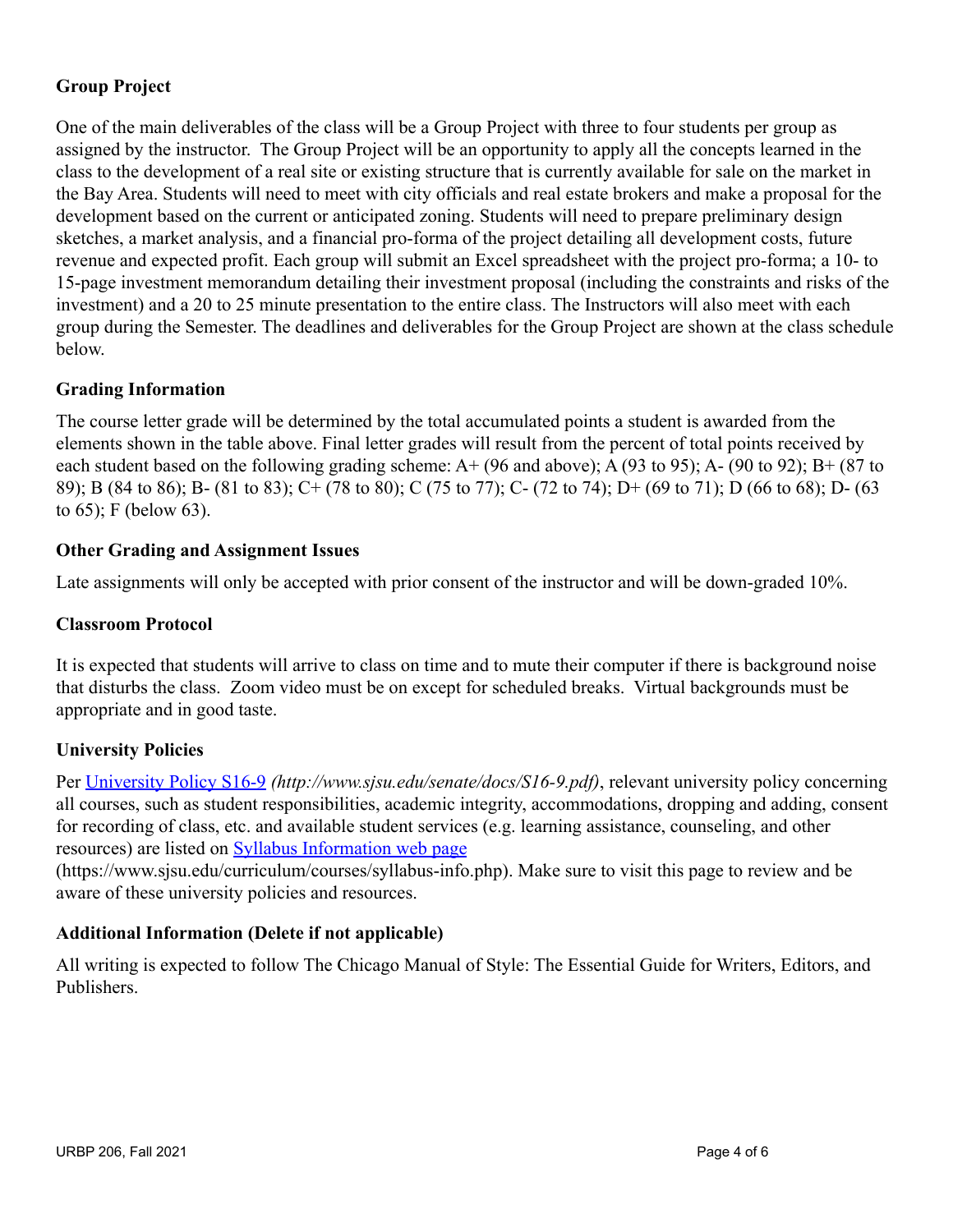## **URBP 206**

# **Tentative Course Schedule Fall 2021**

| <b>Week/Lesson</b><br>/Module | Date | <b>Topic Covered</b>                         | <b>Reading</b>  | <b>Assignments</b><br><b>Due Dates</b> |
|-------------------------------|------|----------------------------------------------|-----------------|----------------------------------------|
| (Delete if not<br>applicable) |      |                                              |                 |                                        |
|                               | 8/19 | Introductions                                | REFI, Chap 1    | None                                   |
|                               |      | Syllabus                                     |                 |                                        |
|                               |      | <b>Student Survey</b>                        |                 |                                        |
|                               |      | Real estate development process & legal      |                 |                                        |
|                               |      | concepts                                     |                 |                                        |
| $\overline{2}$                | 8/23 | Optional Excel workshop during office hours  |                 | None                                   |
|                               |      | 4:00 to $5:00$ p.m.                          |                 |                                        |
| $\overline{2}$                | 8/26 | Market Analysis                              |                 | None                                   |
|                               |      | Key demographic demand drivers<br>a.         | REFI Chap 7,    |                                        |
|                               |      | Key economic demand drivers<br>b.            | pages185-208;   |                                        |
|                               |      | Real estate cycles<br>$\mathbf{c}$ .         | Chap., 11 pages |                                        |
|                               |      | Residential trends (for-sale & rental)<br>d. | 354-361         |                                        |
|                               |      | Assignment #1 (distribution)                 |                 |                                        |
| $\overline{3}$                | 9/2  | Market Analysis                              | Supplemental    | Assignment $#1$                        |
|                               |      | Office trends<br>a.                          | Readings        |                                        |
|                               |      | Industrial trends<br>b.                      |                 |                                        |
|                               |      | Retail trends<br>$\mathbf{c}$ .              |                 |                                        |
|                               |      | Location analysis<br>d.                      |                 |                                        |
|                               |      | Assignment #2 (distribution)                 |                 |                                        |
| $\overline{4}$                | 9/9  | <b>Financial Analysis</b>                    | REFI Chap. 3    | Assignment #2                          |
|                               |      | Time value of money<br>a.                    | Supplemental    |                                        |
|                               |      | Capitalization rates<br>b.                   | Readings        |                                        |
|                               |      | <b>Investment Metrics</b><br>$\mathbf{c}$ .  |                 |                                        |
|                               |      | Assignment $#3$ (distribution)               |                 |                                        |
| 5                             | 9/16 | Financial Analysis (continued)               | REFI Chaps. 2,  | Assignment #3                          |
|                               |      | Fixed rate loans<br>a.                       | 4, $& 5$        |                                        |
|                               |      | Variable rate loans<br>b.                    |                 |                                        |
|                               |      | No assignment                                |                 |                                        |
| 6                             | 9/30 | Financial Analysis (continued)               | REFI Chaps. 9   |                                        |
|                               |      | Fixed rate loans<br>$\mathbf{c}$ .           | & 16            |                                        |
|                               |      | Variable rate loans<br>$d_{\cdot}$           |                 |                                        |
|                               |      | Financial Analysis - Static Pro Forma        |                 |                                        |
|                               |      | Assignment #4 (distribution)                 |                 |                                        |
| $\tau$                        | 10/7 | Financial Analysis - Static Pro Forma        |                 | Assignment #4                          |
|                               |      | Financial Analysis - Cash Flow Pro Forma     |                 |                                        |